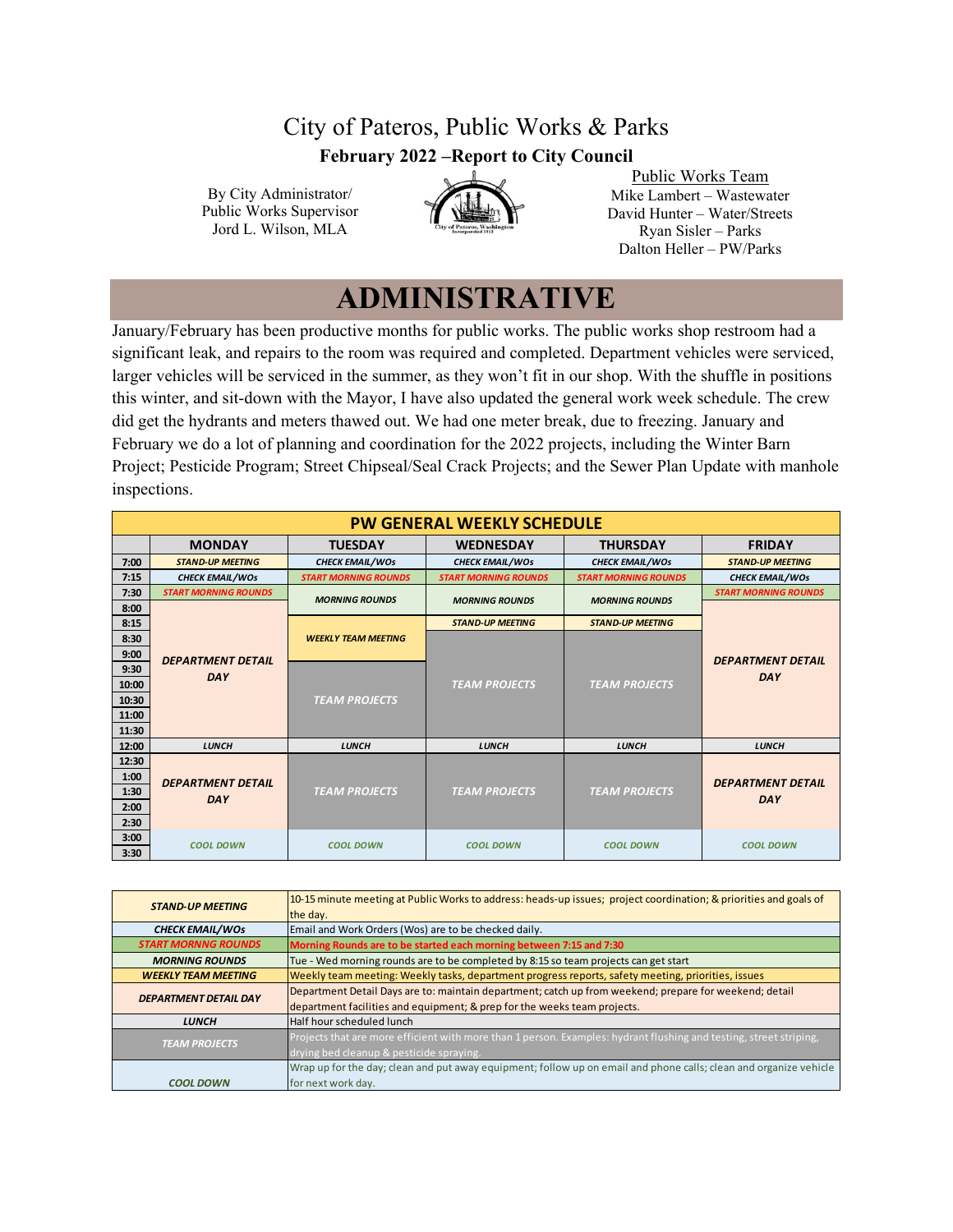#### **GRANTS, PLANNING, ECONOMIC DEVELOPMENT & PROJECTS**

Water System Improvement (Final Tasks) – Plan to have Scope of Work and Amendment ot Varela's engineering contract ready for March Council.

Welcome Center Project – Presenting outline of project to February Council including (1) aesthetic and stormwater landscape plan for Commercial Avenue, (2) Removal of large panel sign and message center to be replaced by large recreation sign, (3) improvements to breezeway and construction of steel pergola structure, and (4) large kiosk/community board in Mall.

Capital Improvement Plan – The CIP Survey has been closed. Kurt and I will begin drafting plan.

Shoreline Master Plan – Kurt has drafted a Public Participation Plan and Survey. We plan to kick-off the public participation and data gathering part of the plan in April.

General Sewer and Wastewater Facilities Plan (GSWFP) – Dan and Nate, of Varela Engineering, met with the City on 2/9/2022 for about five hours. Kerri and I provided data and discussed strategies for projecting future sewer needs for the city. We also toured all the facilities looking at sewer manholes, lift stations, and the treatment plant. We discussed challenges of our system. The goal is to draft a plan that has realistic projections of our growth and facility needs and how to prioritize those needs.

TIB Warren Street Sidewalk Grant – The City is accepting bids for the project. The bid opening will be virtual at 1:00pm on February  $24<sup>th</sup>$ . If approved, construction of the project would be in 2022.

This project will provide street and pedestrian facility improvements along Warren Avenue from about Chris Street to the Tennis Courts, including the following:

- Removal of approximately 1670 SY of asphalt pavement.
- Approximately 1,600 LF of new curb & gutter.
- Approximately 580 SY of new sidewalk and 590 SY of cement concrete driveways (separated sidewalk with pedestrian landscape buffer).
- 6 ADA curb ramps and 6 crosswalks
- Approximately 800 SY of bio-infiltration swales.

2022 Chip Seal/Crack Seal Project – The Warren Avenue Seal Coat Project has changed. I'm still waiting on final approval from TIB, but it is expected in 2022 all city streets will be crack sealed and a significant amount chip sealed (see attached plan).

Winter Barn – Met with fabricator for installing side bracing for building. Metal has been ordered. He should be done within the next month to install and weld final bracing. Painting the storage containers will be next.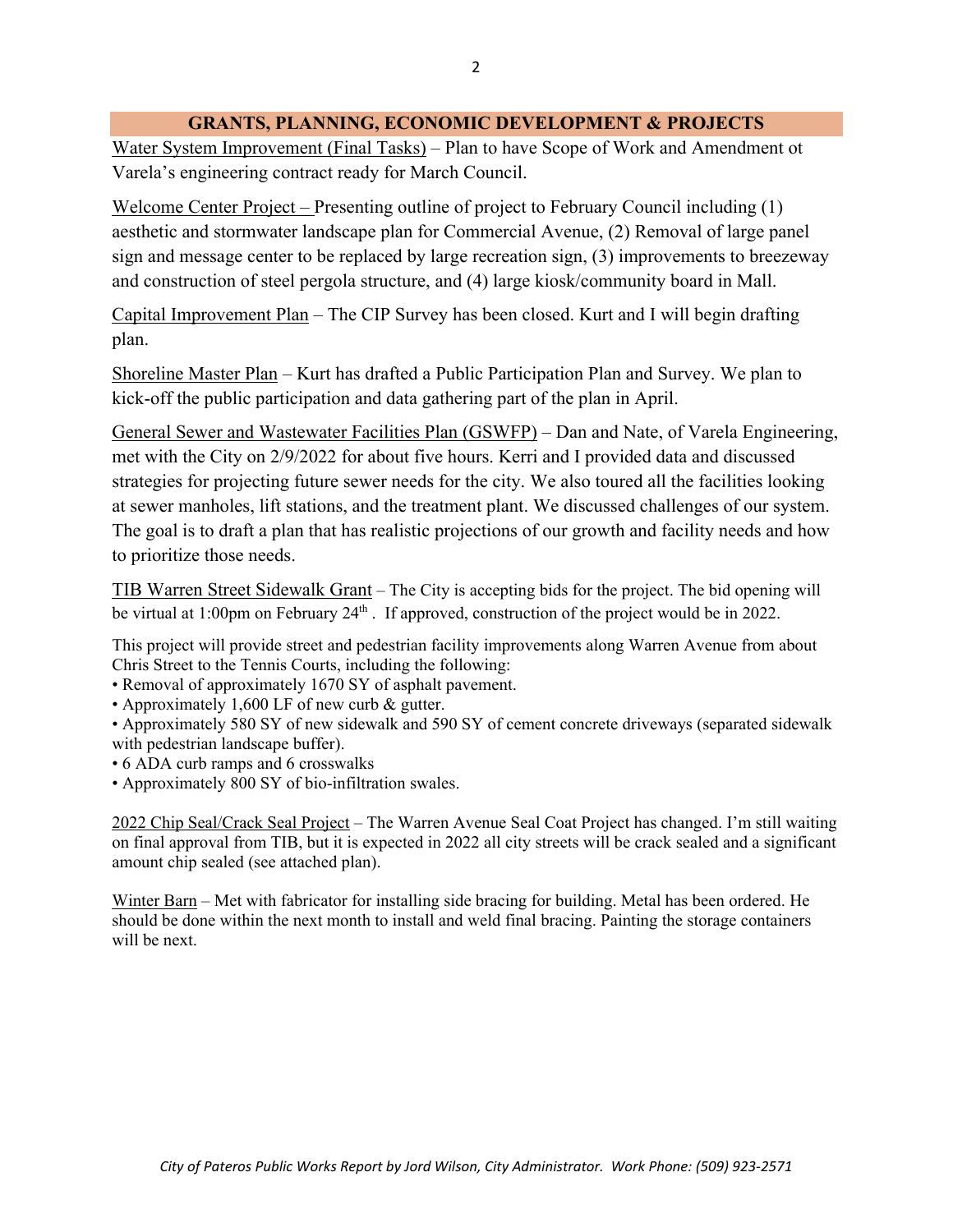# **PUBLIC WORKS**

#### **JAN/FEB ACTIVITIES**

- $\checkmark$  Holiday banners removed
- $\checkmark$  Holiday lights removed as snow melts.
- $\checkmark$  Thawing meters & hydrants
- $\checkmark$  Repair frozen meter
- $\checkmark$  Service vehicles and equipment completed for 2022, except large equipment
- $\checkmark$  Public Works restroom repair from leaking roof. New sheetrock, paint and sink installed.
- $\checkmark$  2022 project planning
- $\checkmark$  First aid cards
- $\checkmark$  Purchased steel for Winter Barn
- $\checkmark$  Plan for 2022 weed/pest management

#### **FEB /MAR PLANNED ACTIVITIES**

- First Aid Card (David & Ryan)
- $\div$  Sign inventory
- $\triangle$  Prune trees in Mall replace LED bulbs in trees.
- Install steel bracing on Winter Barn
- Paint Winter Barn storage containers in preparation for setting roof.
- Depending on weather start opening restrooms and turning on irrigation.
- Spring cleanup of landscapes

### **WATER DEPARTMENT**

We had at least one water meter break this winter. With the new system, we were able to alert several homes of leaks during the winter months. Meters actually were read all winter, with only a few instances of failed reads due to snow.

Varela and I met with Ecology regarding water rights. It appears that we have a green light on the requested increase in water rights. We have asked for some relief in fees, and that is being discussed by Ecology as we move forward in the process.

| <b>1st QUARTER</b>                     |            |                 |                                 |     |                |                     |                             |  |  |  |
|----------------------------------------|------------|-----------------|---------------------------------|-----|----------------|---------------------|-----------------------------|--|--|--|
| PUBLIC WORKS PERPETUAL CALENDAR        |            |                 |                                 |     | $\%$           | ✓                   |                             |  |  |  |
| <b>ANIIARY</b>                         |            | WK1 WK2 WK3 WK4 |                                 |     |                |                     |                             |  |  |  |
| Snow Removal                           |            |                 |                                 |     | ONGOING        |                     |                             |  |  |  |
| Inventory                              |            |                 |                                 |     | ✔              |                     |                             |  |  |  |
| Take down holiday lights & banners     |            |                 |                                 |     | 50             |                     | <b>Waiting for snow</b>     |  |  |  |
| fire extinguisher yearly inspection    |            |                 |                                 |     | $\Omega$       |                     | March                       |  |  |  |
| Annual safety review & Update/Safety   |            |                 |                                 |     | <b>MARCH</b>   |                     |                             |  |  |  |
| <b>FACILITY MAINTENANCE</b>            |            |                 |                                 |     |                |                     |                             |  |  |  |
| City Hall                              |            |                 |                                 |     | ں              |                     | Completed                   |  |  |  |
| <b>Public Works Facilities</b>         |            |                 |                                 |     |                | 7<br>scheduled work |                             |  |  |  |
| <b>Park Facilities</b>                 |            |                 |                                 |     | ✔              |                     | and PW                      |  |  |  |
| <b>Water Facilities</b>                |            |                 |                                 |     | ✔              |                     | restroom<br>remodel         |  |  |  |
| <b>Sewer Facilities</b>                |            |                 |                                 |     | ✔              |                     |                             |  |  |  |
| SERVICE VEHICLES AND EQUIPMENT         |            |                 |                                 |     |                |                     |                             |  |  |  |
| Parks                                  |            |                 |                                 |     | ✔              |                     |                             |  |  |  |
| Water                                  |            |                 |                                 |     | ✔              |                     | Completed<br>department     |  |  |  |
| Sewer                                  |            |                 |                                 |     |                |                     | vehicles.                   |  |  |  |
| Street                                 |            |                 |                                 |     | ✔              |                     |                             |  |  |  |
| Schedule Lab Equipment Calibration     |            |                 |                                 |     | ✓              |                     | Scheduled                   |  |  |  |
| Schedule Lab Accredidation Performance |            |                 |                                 |     |                |                     | Scheduled                   |  |  |  |
| <b>FEBRUARY</b>                        | <b>WK1</b> |                 | WK <sub>2</sub> WK <sub>3</sub> | WK4 | %              | √                   |                             |  |  |  |
| Snow removal                           |            |                 |                                 |     | ONGOING        |                     |                             |  |  |  |
|                                        |            |                 |                                 |     |                |                     | Inventory                   |  |  |  |
| Sign Inspection/Inventory              |            |                 |                                 |     | 10             |                     | Started/Inspecti<br>on 2023 |  |  |  |
|                                        |            |                 |                                 |     |                |                     | <b>Training</b>             |  |  |  |
|                                        |            |                 |                                 |     |                |                     | complete/suppli             |  |  |  |
| Start Pesticide Program                |            |                 |                                 |     | 25             |                     | es and product<br>ordered.  |  |  |  |
| <b>Tree Pruning</b>                    |            |                 |                                 |     | $\mathbf{0}$   |                     |                             |  |  |  |
| Playground Safety Inspection           |            |                 |                                 |     | $\mathbf{0}$   |                     | Started                     |  |  |  |
| Spring Cleanup of landscape beds       |            |                 |                                 |     | 20             |                     |                             |  |  |  |
| <b>FACILITY MAINTENANCE</b>            |            |                 |                                 |     |                |                     |                             |  |  |  |
| City Hall                              |            |                 |                                 |     | $\overline{0}$ |                     |                             |  |  |  |
| <b>Public Works Facilities</b>         |            |                 |                                 |     | $\Omega$       |                     |                             |  |  |  |
| <b>Park Facilities</b>                 |            |                 |                                 |     | O              |                     | Completed for<br>2022       |  |  |  |
| <b>Water Facilities</b>                |            |                 |                                 |     | $\mathbf{0}$   |                     |                             |  |  |  |
| <b>Sewer Facilities</b>                |            |                 |                                 |     | $\mathbf 0$    |                     |                             |  |  |  |
| SERVICE VEHICLES AND EQUIPMENT         |            |                 |                                 |     |                |                     |                             |  |  |  |
| Parks                                  |            |                 |                                 |     | $\Omega$       |                     |                             |  |  |  |
| Water                                  |            |                 |                                 |     | $\overline{0}$ |                     | Completed for               |  |  |  |
| Sewer                                  |            |                 |                                 |     | $\pmb{0}$      |                     | 2022                        |  |  |  |
| Street                                 |            |                 |                                 |     | $\pmb{0}$      |                     |                             |  |  |  |
|                                        |            |                 |                                 |     |                |                     |                             |  |  |  |
| <b>MARCH</b>                           | <b>WK1</b> |                 | <b>WK2 WK3 WK4</b>              |     | $\%$           | ✓                   |                             |  |  |  |
| Spring Cleanup of landscape beds       |            |                 |                                 |     | 20             |                     |                             |  |  |  |
| Meter Inspection                       |            |                 |                                 |     | $\mathbf{0}$   |                     |                             |  |  |  |
| <b>Street Inspection</b>               |            |                 |                                 |     | 100            | √                   |                             |  |  |  |
|                                        |            |                 |                                 |     |                |                     | Ordered                     |  |  |  |
| <b>Street Sweeping</b>                 |            |                 |                                 |     | 10             |                     | Equipment                   |  |  |  |
| Manhole Inspection                     |            |                 |                                 |     | 10             |                     | Started                     |  |  |  |
| Put Tennis Court Nets Up               |            |                 |                                 |     | $\mathbf{o}$   |                     |                             |  |  |  |
| Aerate & fertlize lawns                |            |                 |                                 |     | $\mathbf 0$    |                     |                             |  |  |  |
| Open park restrooms                    |            |                 |                                 |     | $\mathbf 0$    |                     |                             |  |  |  |
| Startup irrigation systems             |            |                 |                                 |     | $\mathbf{0}$   |                     |                             |  |  |  |
|                                        |            |                 |                                 |     |                |                     |                             |  |  |  |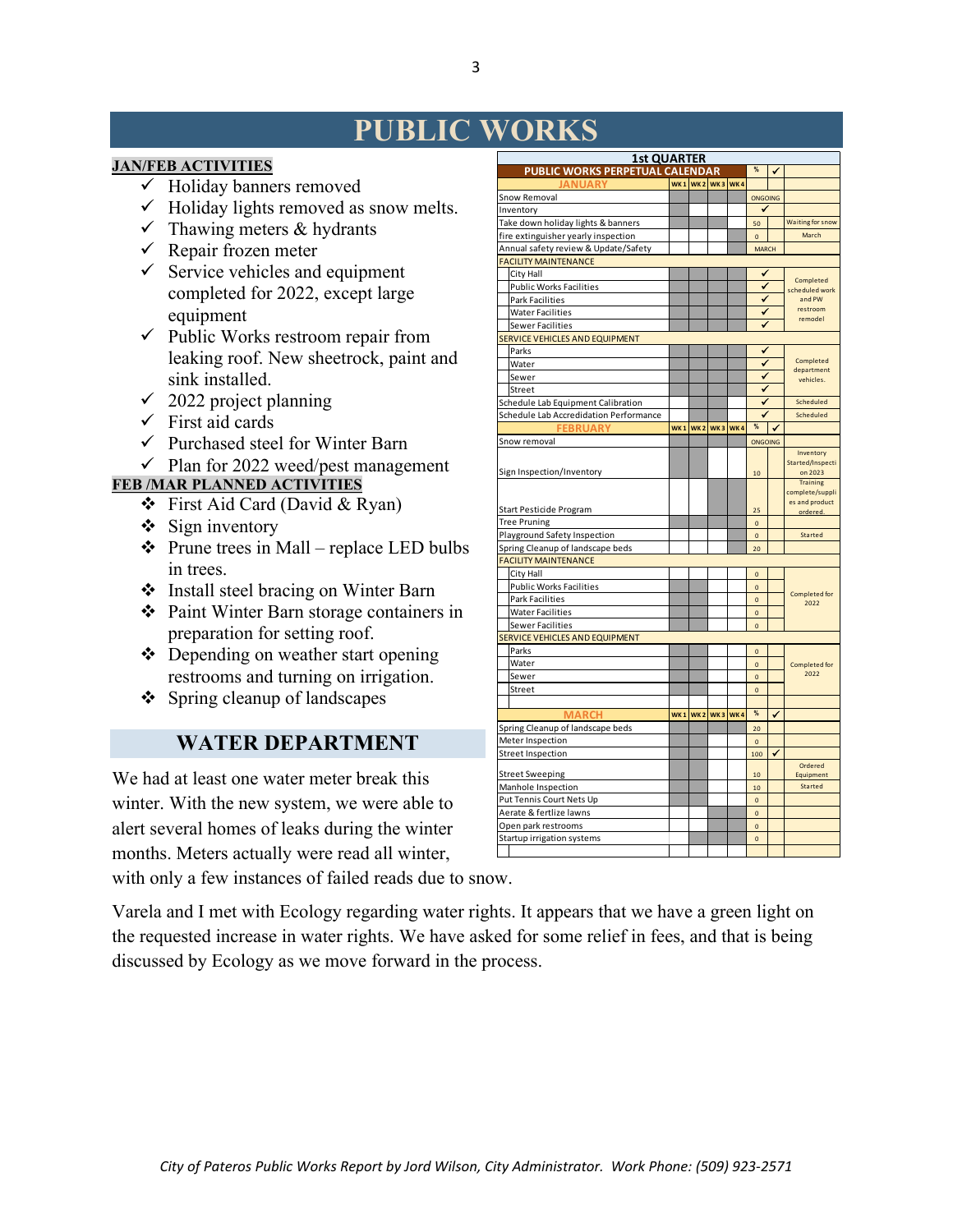| 2018<br>2019<br>2020<br>2021<br>2022<br>2018<br>2019<br>2020<br>1,797,800<br>16,601,532<br>2.121.438<br>2,036,291<br>17,454,000<br>18,968,280<br>Jan<br>2,277,596<br>2,673,280<br>Jul<br>1,552,000<br>1,946,743<br>16,750,284<br>Feb<br>2,056,813<br>14,152,900<br>16,600,547<br>2.057.440 | 2022<br>2021 | 19,584,242                          |            |  |  |  |     |  |  |  |  | <b>2022 WATER PRODUCTION</b> |  |  |  |  |  |  |  |  |  |  |  |
|--------------------------------------------------------------------------------------------------------------------------------------------------------------------------------------------------------------------------------------------------------------------------------------------|--------------|-------------------------------------|------------|--|--|--|-----|--|--|--|--|------------------------------|--|--|--|--|--|--|--|--|--|--|--|
|                                                                                                                                                                                                                                                                                            |              |                                     |            |  |  |  |     |  |  |  |  |                              |  |  |  |  |  |  |  |  |  |  |  |
|                                                                                                                                                                                                                                                                                            |              |                                     |            |  |  |  |     |  |  |  |  |                              |  |  |  |  |  |  |  |  |  |  |  |
|                                                                                                                                                                                                                                                                                            |              |                                     | 15,522,640 |  |  |  | Aug |  |  |  |  |                              |  |  |  |  |  |  |  |  |  |  |  |
| 1,778,900<br>2,260,796<br>2,373,833<br>10,192,700<br>8,729,598<br>Mar<br>2,133,860<br><b>Sep</b><br>12,227,228                                                                                                                                                                             |              | 11,318,457                          |            |  |  |  |     |  |  |  |  |                              |  |  |  |  |  |  |  |  |  |  |  |
| 2,963,400<br>6,608,729<br>6,663,600<br>4,503,629<br>6.062.448<br>4,690,568<br>5,526,800<br>Oct<br>Apr                                                                                                                                                                                      |              | 6,718,040                           |            |  |  |  |     |  |  |  |  |                              |  |  |  |  |  |  |  |  |  |  |  |
| 12,892,999<br>9,611,300<br>10,446,235<br>2,076,600<br>1,961,332<br><b>Nov</b><br>2,178,552<br>May<br>11,714,756                                                                                                                                                                            |              | 2,909,658                           |            |  |  |  |     |  |  |  |  |                              |  |  |  |  |  |  |  |  |  |  |  |
| 13,457,700<br>16,082,186<br>13,249,332<br>1,867,529<br>1,918,369<br>1,943,276<br>Dec<br>Jun<br>15,794,652                                                                                                                                                                                  |              | 2,196,784                           |            |  |  |  |     |  |  |  |  |                              |  |  |  |  |  |  |  |  |  |  |  |
|                                                                                                                                                                                                                                                                                            |              |                                     |            |  |  |  |     |  |  |  |  |                              |  |  |  |  |  |  |  |  |  |  |  |
| <b>Year to</b><br>2018<br>2019<br>2020<br>2022<br>2021<br><b>Pump Station #3</b><br><b>Date Total</b>                                                                                                                                                                                      | 2,673,280    |                                     |            |  |  |  |     |  |  |  |  |                              |  |  |  |  |  |  |  |  |  |  |  |
| 1,797,800<br>2,673,280<br>2,121,438<br>2,036,291<br>2,277,596<br><b>Pump Station #4</b><br><b>Gallons</b>                                                                                                                                                                                  | ÷            |                                     |            |  |  |  |     |  |  |  |  |                              |  |  |  |  |  |  |  |  |  |  |  |
| <b>Water Quality Testing</b>                                                                                                                                                                                                                                                               |              |                                     |            |  |  |  |     |  |  |  |  |                              |  |  |  |  |  |  |  |  |  |  |  |
| This is an indicator test for total coliform (good and bad). The presence of coliform<br><b>Coliform Test</b><br>in a sample indicates the need for further testing                                                                                                                        |              |                                     |            |  |  |  |     |  |  |  |  |                              |  |  |  |  |  |  |  |  |  |  |  |
| 12/16/2021<br>2 Tests<br><b>Coliform absent</b>                                                                                                                                                                                                                                            |              |                                     |            |  |  |  |     |  |  |  |  |                              |  |  |  |  |  |  |  |  |  |  |  |
| A target residual of 0.3-0.5 (min. 0.2) used to control microbes *As part of routine monitoring, the chlorine input rate<br><b>Chlorine Monitoring</b><br>is immediately increased for all chlorine tests results below 0.2 to meet the DOH minimum of 0.2                                 |              |                                     |            |  |  |  |     |  |  |  |  |                              |  |  |  |  |  |  |  |  |  |  |  |
| <b>Target Min Chlorine Levels is 0.20 at</b><br><b>Month</b><br>$12/1 - 12/30$<br>furthest point in system. Target levels 0.3 -<br><b>Median of</b><br><b>Daily samples Mon-Fri</b><br>0.27<br>$1.50$ (4.0 State MCL)                                                                      |              |                                     |            |  |  |  |     |  |  |  |  |                              |  |  |  |  |  |  |  |  |  |  |  |
| <b>Manganese Testing</b><br>Historic Highs from old wells 0.2-0.7 & DOH SMCL 0.05                                                                                                                                                                                                          |              | <b>Next schedule managnese test</b> |            |  |  |  |     |  |  |  |  |                              |  |  |  |  |  |  |  |  |  |  |  |
| Location<br><b>Most Current</b><br><b>Median</b><br>Date<br>High<br>Low<br>Average                                                                                                                                                                                                         |              | <b>Pump station #3 February</b>     |            |  |  |  |     |  |  |  |  |                              |  |  |  |  |  |  |  |  |  |  |  |
| 09/10/21<br>0.00115<br>0.01207<br>0.00016<br><b>Pump Station #3</b><br>0.00010<br>0.00010                                                                                                                                                                                                  | May          | <b>Downtown Pump station -</b>      |            |  |  |  |     |  |  |  |  |                              |  |  |  |  |  |  |  |  |  |  |  |
| 09/10/21<br>0.66800<br><b>Pump Station #4</b><br>0.12412<br>0.66800<br>0.00037<br>0.09879                                                                                                                                                                                                  |              |                                     |            |  |  |  |     |  |  |  |  |                              |  |  |  |  |  |  |  |  |  |  |  |

## **SEWER DEPARTMENT**

Lab accredidation and equipment calibration has been scheduled for March. We are surveying manholes for the Sewer Plan and investigating infiltration, especially from transmission mains that are below ground water. The plant has run relatively smoothly this winter.

| <b>City of Pateros Sewer Department</b> |                                       |                                                                   |                                                    |                                             |                               |                                |                                                 |                                                        |      |  |  |  |
|-----------------------------------------|---------------------------------------|-------------------------------------------------------------------|----------------------------------------------------|---------------------------------------------|-------------------------------|--------------------------------|-------------------------------------------------|--------------------------------------------------------|------|--|--|--|
|                                         |                                       | <b>Permitee: Pateros POTW</b>                                     |                                                    |                                             | Permit#: WA0020559            | <b>Operator:</b> Mike Lambert  |                                                 |                                                        |      |  |  |  |
|                                         |                                       |                                                                   |                                                    | <b>2022 Wastewater Processed in Gallons</b> |                               |                                |                                                 |                                                        |      |  |  |  |
|                                         | 2019                                  | 2020                                                              | 2021                                               | 2022                                        | 2019                          |                                | 2020                                            | 2021                                                   | 2022 |  |  |  |
| <b>January</b>                          | 1,267,300                             | 1,458,000                                                         | 1,549,650                                          | 1,619,500                                   | July                          | 1,580,000                      | 1,663,000                                       | 1,769,300                                              |      |  |  |  |
| <b>February</b>                         | 1,136,000                             | 1,342,700                                                         | 1,444,200                                          |                                             | <b>August</b>                 | 1,415,100                      | 1,494,200                                       | 1,674,400                                              |      |  |  |  |
| March                                   | 1,284,500                             | 1,299,500                                                         | 1,202,300                                          |                                             | <b>September</b>              | 1,496,300                      | 1,457,100                                       | 1,498,100                                              |      |  |  |  |
| <b>April</b>                            | 1,741,500                             | 1,239,700                                                         | 1,272,000                                          |                                             | <b>October</b>                | 1,611,290                      | 1,419,900                                       | 1,478,900                                              |      |  |  |  |
| May                                     | 1,427,400                             | 1,489,000                                                         | 1,611,900                                          |                                             |                               | <b>November</b><br>1,442,200   |                                                 | 1,311,700<br>1,397,500                                 |      |  |  |  |
| 1,448,900<br>June                       |                                       | 1,488,700                                                         | 1,771,300                                          |                                             | <b>December</b>               | 1,433,100                      | 1,227,900                                       | 1,627,900                                              |      |  |  |  |
| <b>Year To Date Totals</b>              |                                       | 2019                                                              | 2020                                               | 2021                                        | 2022                          |                                | % of change YTD                                 | 28%                                                    |      |  |  |  |
| <b>Gallons Processed</b>                |                                       | 1,267,300                                                         | 1,458,000                                          | 1,549,650                                   | 1,619,500                     |                                | compared to 2019                                |                                                        |      |  |  |  |
|                                         | <b>Wastewater Effluent Monitoring</b> |                                                                   |                                                    |                                             |                               |                                |                                                 |                                                        |      |  |  |  |
| <b>Total BOD 5-day</b>                  |                                       |                                                                   | Organic Loading Rates (Permit Range<br>$\geq$ 85%) |                                             |                               | <b>Fecal Coliform Bacteria</b> |                                                 | (Permit Range Weekly $\leq$ 100;<br>Monthly $\leq$ 200 |      |  |  |  |
|                                         | Weekly Test                           | 4 - Tests                                                         | 99% removal                                        |                                             | <b>Monthly Geometric Mean</b> |                                | 4-tests                                         | 7.7                                                    |      |  |  |  |
| <b>TSS</b>                              |                                       | Total Suspended Solids, non organics<br>(Permit Range $\geq$ 85%) |                                                    | <b>Disolved Oxygen</b>                      |                               | $Daily - Report$ Only          |                                                 |                                                        |      |  |  |  |
| <b>Weekly Test</b>                      |                                       | $4 - Tests$                                                       | 95% removal                                        |                                             | Daily Test                    |                                | Mon-Fri                                         | $7.6$ Max                                              |      |  |  |  |
| pH                                      |                                       | (Daily min/max permit range<br>equal/between $pH$ 6 and $pH$ 9    |                                                    |                                             | <b>Temperature</b>            |                                | $Daily - Report$ Only<br>Average Degree Celcius |                                                        |      |  |  |  |
|                                         | <b>Weekly Minimum</b>                 | Mon-Fri                                                           |                                                    | 6.6                                         |                               | Daily Test                     | Mon-Fri                                         | 11                                                     |      |  |  |  |
| <b>Weekly Maximum</b>                   |                                       | Mon-Fri                                                           | 7.3                                                |                                             | Amonia (Report only)          |                                | 1 sample                                        | 1/19/2022                                              | 0.07 |  |  |  |